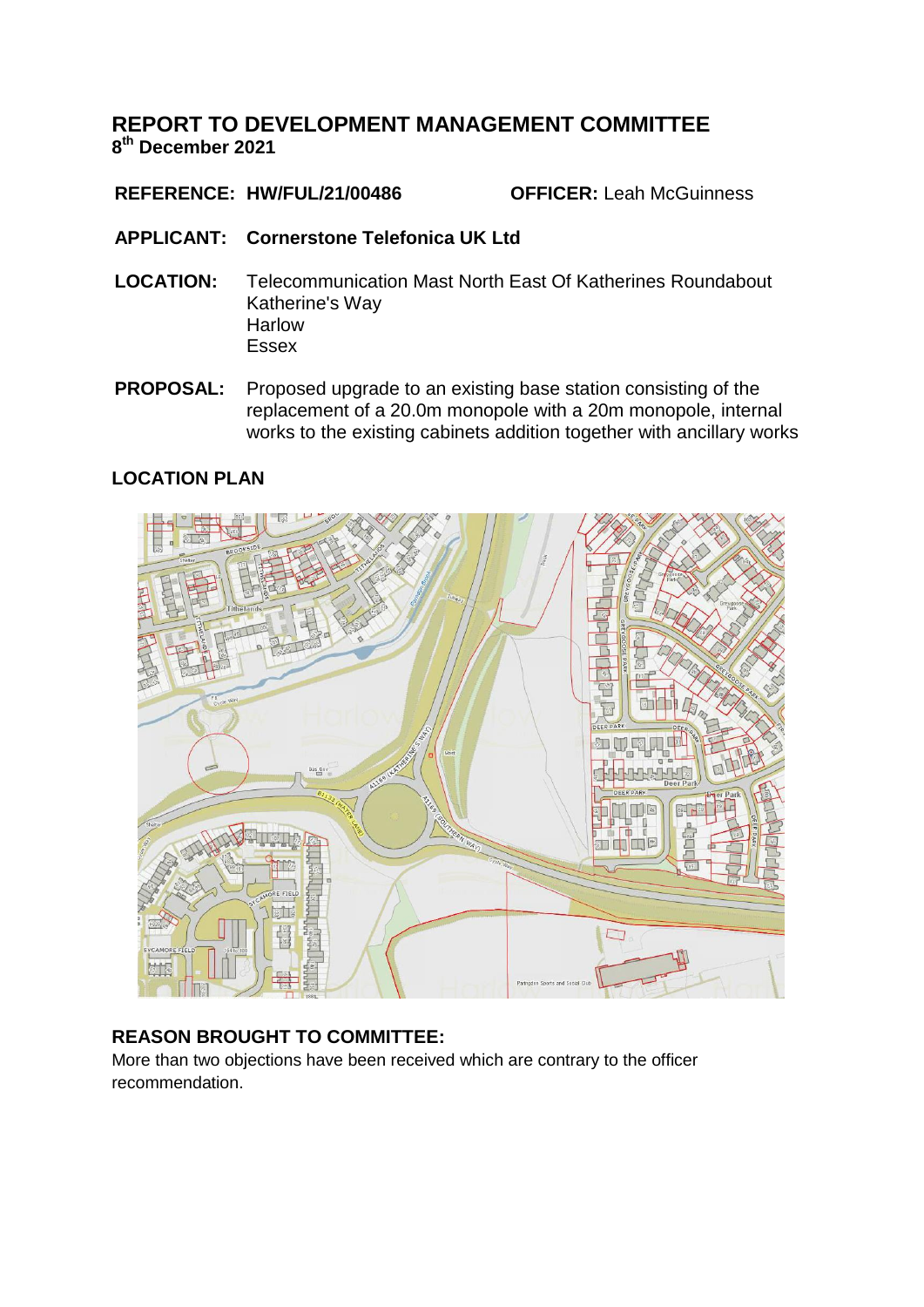### **Application Site and Surroundings**

The application site relates to a grass highway verge located north east of Katherine's Way roundabout. A public footpath lies behind the verge.

Currently there is a 20m monopole on site and three green cabinets located at the rear of the adjacent public footpath. There are a number of lampposts located along Katherine's way and along the adjacent roundabout.

The nearest residential properties Sycamore Field lie approximately 123m south west of the site and Deer Park approximately 154m east of the site.

The site is designated as a Green Wedge on the Local Plan Policies Map 2020.

### **Details of the Proposal**

The application seeks to upgrade the existing base station with a 20m monopole supporting 3 antenna and to carry out internal works to the existing cabinet on site to provide 5G access within the area. The new proposed pole will be placed 2.1m south of the existing pole.

## **RELEVANT PLANNING HISTORY**

| <b>App Number</b> | <b>Proposal</b>                                                                                                                                                            | <b>Status</b>                     | <b>Decision</b><br><b>Date</b> |
|-------------------|----------------------------------------------------------------------------------------------------------------------------------------------------------------------------|-----------------------------------|--------------------------------|
| HW/PL/13/00113    | Erection of a 15m Elara Monople to<br>Replace The Existing 15m Flexicell<br>2 Monopole, Along With Additional<br>Ground Based Cabinets And<br><b>Ancillary Development</b> | Granted<br>Planning<br>Permission | 13.05.2013                     |

# **CONSULTATIONS**

### **Internal and external Consultees**

### **Essex County Council - Highways**

No objections

#### **Environmental Health Officer**

The Stewart Report from 2020 and subsequent studies have not proven any confirmed link to the presence of radio frequency electromagnetic waves and ill health. To that end I have no further comments to make.

#### **Neighbours and Additional Publicity**

Number of Letters Sent: 4 Total Number of Representations Received: 5 Date Site Notice Expired: 9 July 2021 Date Press Notice Expired:

## **Summary of Representations Received**

Five representations have been received with four raising objection to the proposal and outlining a number of concerns summarised below;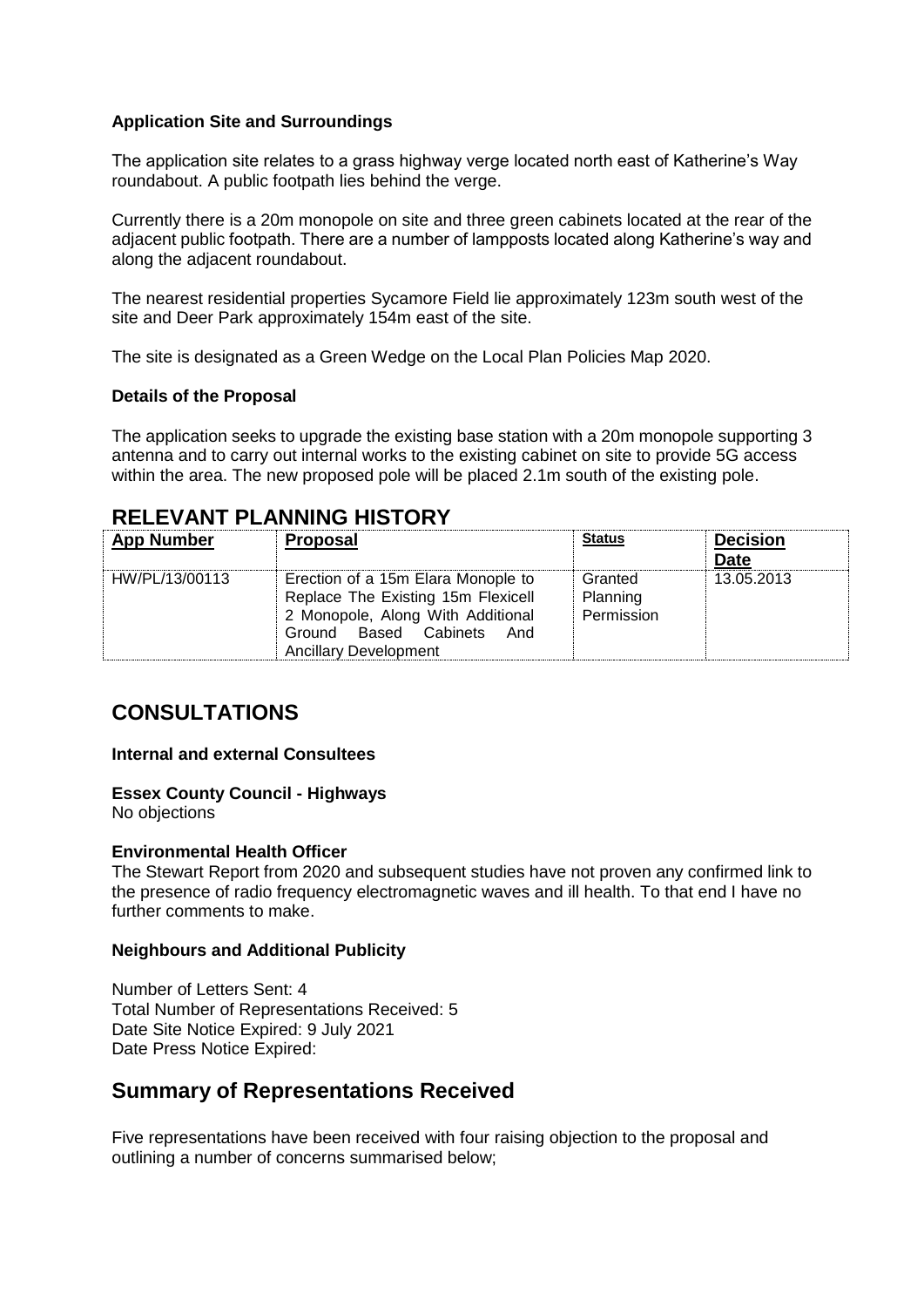- We are concerned there may be an impact on the environment. We already are kept awake during the night due to noise. It has been reported many times without any response, and we don't know if this is coming from the existing pole? Would the replacement also emit this noise and would it affect the environment wildlife and loss of flora?
- Will any trees need to be removed? Noise is heard from existing pole and with a 5G mast, would this noise increase?
- We do not need another ugly mast put up damaging our environment including birds and trees. Never consulted on the previous application – otherwise I would have objected. My health has not been good since last mast erected. Traffic congestion as result of the works being done causing delays getting to work. It would be an eyesore when viewed from my property making me more ill and angry. Appears to be another money making idea for the Council and of it goes ahead I will request a freedom of information act. It will 100% have a negative outcome on the area
- and I object to the proposal. - I oppose on Environmental grounds as a hazard to human health and living organisms. It will have a detrimental effect to our habitat and all those living within our local community/wildlife. There are severe medical implications/complications/sickness & illnesses, that stem from prolonged exposure to Radiation/ Electromagnetic Fields. These Include: Headaches, Body Pain, Lethargy, Tinnitus, Nausea, Burning sensation, Heart arrythmia and anxiety. Exposure to large levels of high frequency EMFs is known to damage human DNA and cells. It will therefore, impact the general health and wellbeing of local residents & detrimentally so. The proposed upgrade to 5g Infrastructure, will be operating at much higher frequencies' than the current communication pole, hence the reason Harlow Council are Legally bound, to write to local residents to obtain consent.

I wish to raise a complaint. The initial letter, dated above is very misleading. Nowhere does it say it is a planned upgrade to 5g infrastructure. You have given a very limited time frame for residents to gather, discuss & reply. Many are likely to forget to respond. I do not consent.

### **PLANNING STANDARDS**

National Planning Policy Framework (NPPF) (2021) - sets out the Government's key economic, social and environmental objectives and the planning policies to deliver them. These policies will provide local communities with the tools they need to energise their local economies, meet housing needs, plan for a low-carbon future and protect the environmental and cultural landscapes that they value. It seeks to free communities from unnecessarily prescriptive central government policies, empowering local councils to deliver innovative solutions that work for their local area.

# **PLANNING POLICY**

The following polices of the Harlow Local Development Plan (2020) are relevant to this application:

- PL1: Design Principles for Development
- PL2: Amenity Principles for Development
- PL5: Green Wedges and Green Fingers
- IN2: Impact of Development on the Highways Network including Access and Servicing
- IN4: Broadband and Development
- IN5: Telecommunications Equipment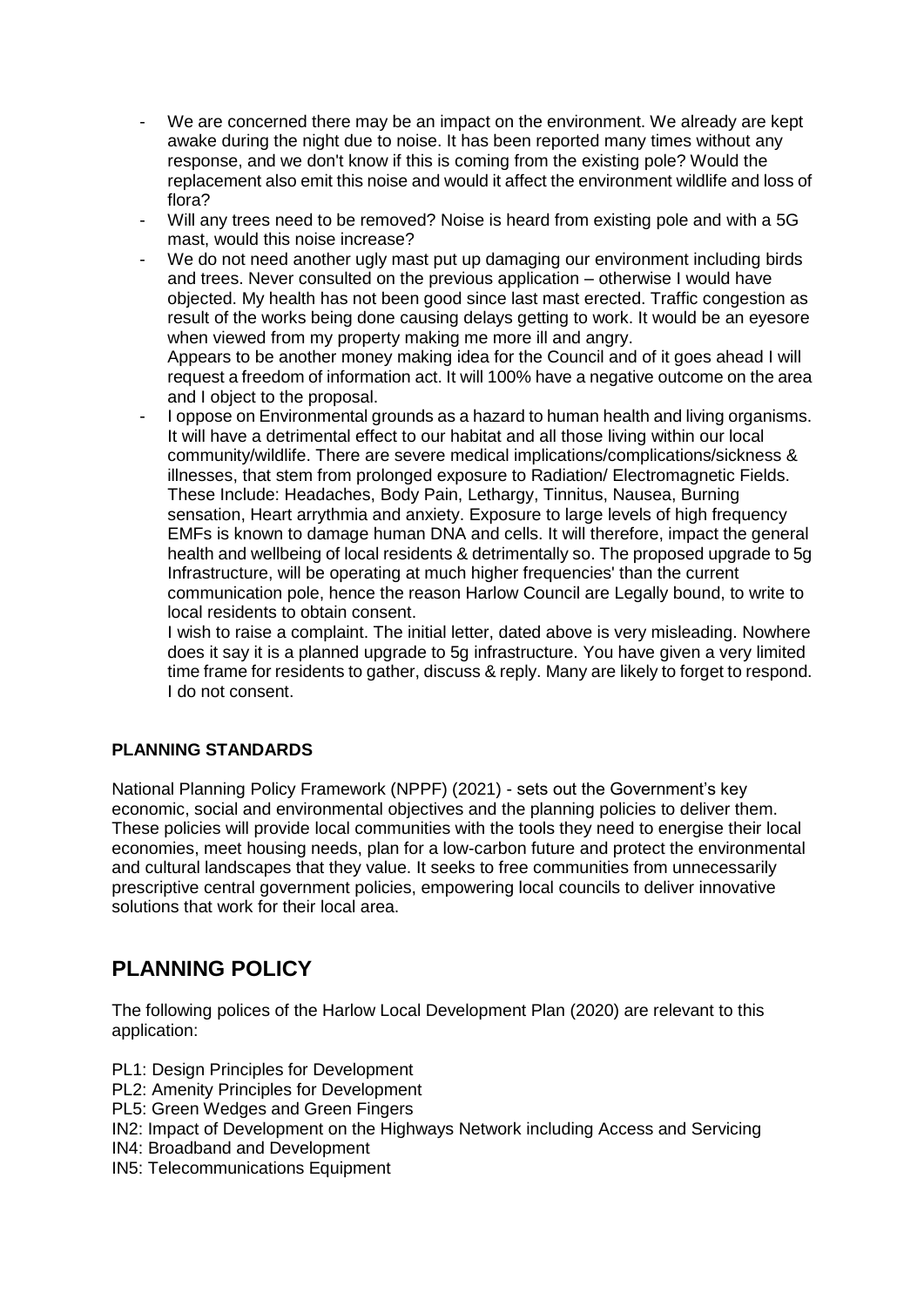### **Supplementary Planning Documents/Current Planning Guidance**)

The Harlow Design Guide SPD (2011)

Draft Harlow Design Guide Addendum Supplementary Planning Document (2021)

## **Summary of Main Issues**

The main determining issues are considered to be:

- The principle of development;
- The impact on the visual amenities of the area (Including the Green Wedge);
- The impact on neighbouring amenities;
- Highway impact
- Impacts on Health and wellbeing impacts.

### **Principle of Development**

Paragraph 115 of the NPPF states the use of existing masts, buildings and other structures for new electronic communications capability (including wireless) should be encouraged.

Policy IN4 of the HLDP states the development of high speed broadband technology and other communications networks play a vital role in enhancing the provision of local community facilities and services. High quality communication is also essential for sustainable economic growth and to help attract businesses to the district.

Policy IN5 of the HLDP aims to balance the need for expanding communications equipment whilst protecting the district's environment. It states development of telecommunications equipment must include appropriate evidence to show that opportunities have been explored to share existing masts or sites with other providers.

The proposal seeks to replace an existing 20m monopole with an upgraded 20m monopole located approximately 2.1m south of the existing pole. The upgrade of the existing apparatus will improve the existing mobile signal offering in the area and will provide a 5G network.

The site has an established base station and is an accepted part of the street scene. It makes sense to upgrade the current equipment serving the area rather than seek an alternative site. This also follows the Code of Best Practice for Mobile Network Development in England which advises alternative sites are not required when an existing site is being upgraded. In this case alternative sites have not been considered due to the existing presence of this base. Use of the existing base would maximise the opportunities to consolidate the number of base stations and reduce the environment impact of network development. Therefore the proposal would comply with IN5 of the HLDP.

Therefore, the proposed replacement would be acceptable in principle subject to it being considered appropriate in other respects

### **Impact on the visual amenities of the area**

Policy PL5 of the HLDP states development on land designated as Green Wedge must meet be a) for small-scale development and (b) it is for infrastructure, including local transport infrastructure, which demonstrates a requirement for a Green Wedge location and demonstrates it is of benefit to the wider community.

The replacement pole would essentially be a 'like for like' replacement measuring the same height as the existing pole with the only discernible difference being it moved 2m south and to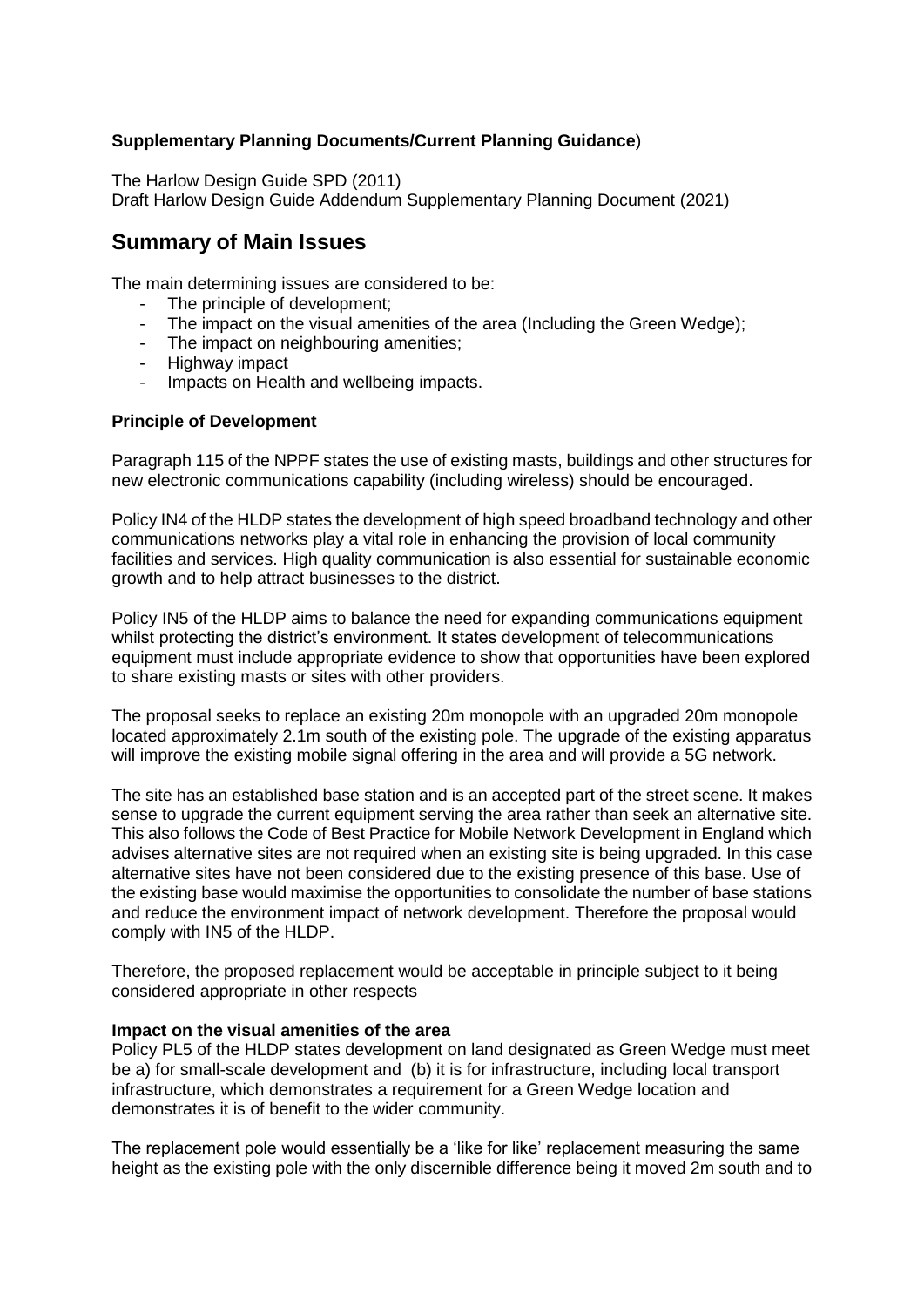the top of pole due to the replacement antennas. It would not be unduly prominent within the street scene and it comparable in height and appearance to the light poles within the area. The trees to the east and south of the site provide some level of screening to the surrounding residential properties which softens the views towards the site also.

A condition will be attached to ensure the existing pole is removed in a timely manner.

The existing green base cabinets will remain exactly as they are with all works proposed internal.

The replacement pole will not result in any harmful impact to the character of the Green Wedge and overall the proposal is considered to preserve the character and appearance of the site and wider area and would be in accordance with Policy PL1 and PL5 of the HLDP

### **Impact on neighbouring amenities**

Policy PL2 of the HLDP and the Harlow Design Guide aim to ensure developments do not adversely affect adjacent residents, taking into consideration impacts on access to daylight and sunlight, overshadowing, privacy and overlooking.

The nearest residential properties Sycamore Field lie approximately 123m south west of the site and Deer Park approximately 154m east of the site. Trees are located to the east and south/ southwest of the site which further provides some screening from the site resulting in minimal impact to the views from the residential properties.

Due to the location, presence of trees and nature of the proposal, it would not result in any detrimental impact to any nearby residential properties in terms of loss of light or loss or privacy.

### **Highway Impact**

Policy IN2 of the HLDP ensures development would not cause a severe residual cumulative impact on highway congestion and movement and would not cause a detrimental impact on the safety of all highway users including pedestrians, cyclists and horse-riders.

The replacement equipment due to its location and design would not restrict the use of the public footpath or cause hazard to users of the pathway or block the visibility of drivers on the adjacent highway.

ECC Highways have raised no objections to the proposal and overall it is considered in compliance with Policy IN2 of the HLDP.

### **Health and Wellbeing Impacts**

Paragraph 117 of the NPPF (2021) states '*Applications for electronic communications development (including applications for prior approval under the General Permitted Development Order) should be supported by the necessary evidence to justify the proposed development. This should include….B) an addition to an existing mast or base station, a statement that self-certifies that the cumulative exposure, when operational, will not exceed International Commission guidelines on non-ionising radiation protection'*

Furthermore under Policy IN5 of the HLDP paragraph 17.31 states *Telecommunication equipment must conform to the International Commission on Non-Ionising Radiation Protection (ICNIRP) guidelines taking into account the cumulative impact of all operators' equipment located on the mast/site where appropriate.*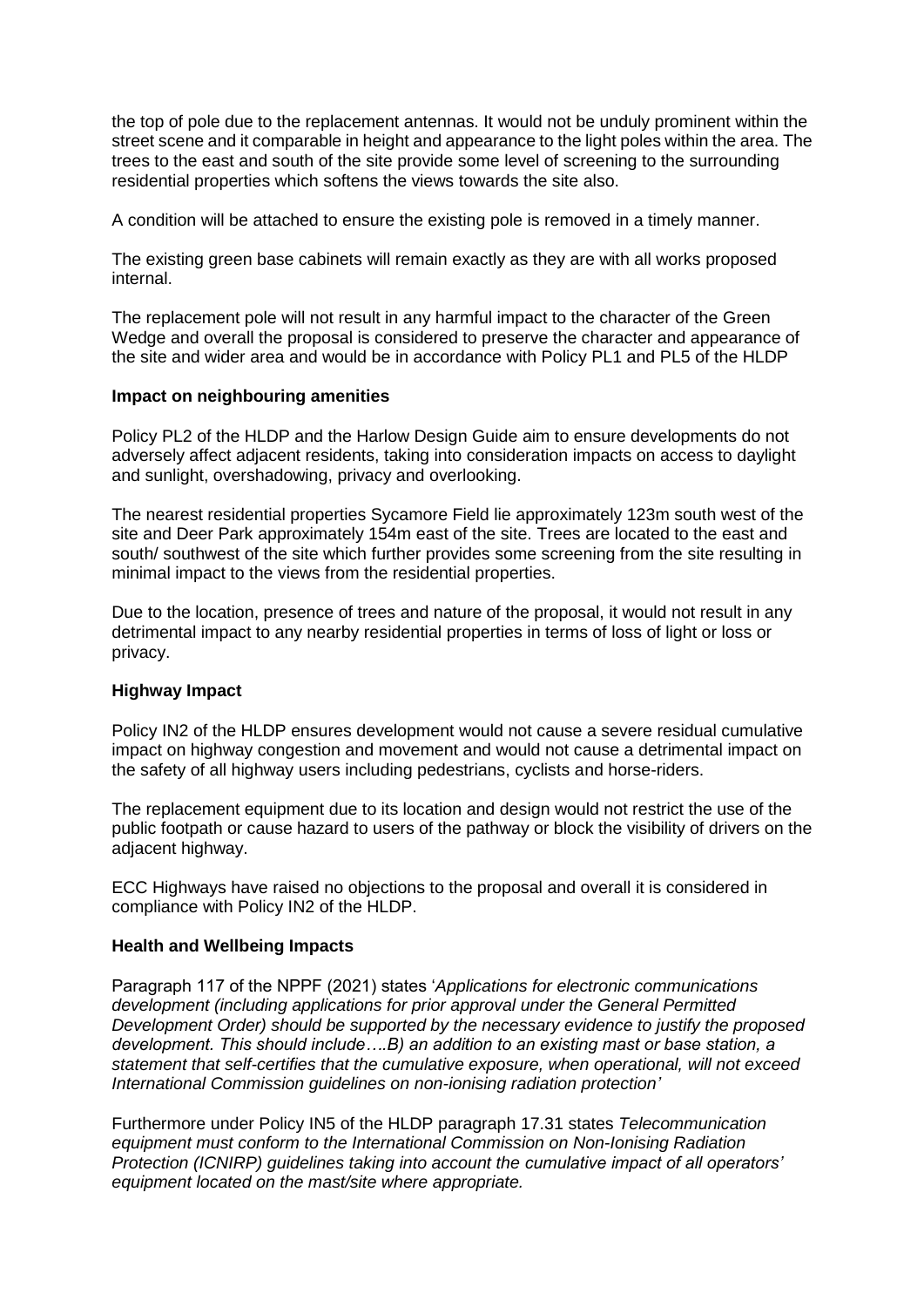The application is supported by ICNIRP declaration certificate which confirms the proposal has been designed to comply with all relevant legislation and as such will not cause significant and irremediable interference with other electrical equipment, air traffic services or instrumentation operated in the national interest. It is noted ICNIRP guidelines have formal backing of the World Health Organisation**.**

Therefore the proposal would not give rise to any health impacts in the wider area and is in compliance with local and national policy.

### **Other Issues**

A number of objections have been received stating noise is coming from the existing pole. No noise was evident when the case officer visited the site so it is unclear where the noise it coming from exactly. In any case, a condition will be attached to ensure the existing pole is removed from site and a further condition requesting the noise levels (if any) from the proposed pole are submitted and approved by the Council before the commencement of development.

## **Equalities**

Section 149 of the Equality Act 2010, which came into force on 5th April 2011, imposes important duties on public authorities in the exercise of their functions, including a duty to have regard to the need to:

"(a) eliminate discrimination, harassment, victimisation and any other conduct that is prohibited by or under this Act;

(b) advance equality of opportunity between persons who share a relevant protected characteristic and persons who do not share it;

(c) foster good relations between persons who share a relevant protected characteristic and persons who do not share it."

For the purposes of this obligation the term "protected characteristic" includes:

- age;
- disability;
- gender reassignment;
- pregnancy and maternity;
- race;
- religion or belief;
- sex;
- sexual orientation.

The above duties require an authority to demonstrate that any decision it makes is reached "in a fair, transparent and accountable way, considering the needs and the rights of different members of the community and the duty applies to a local planning authority when determining a planning application.

Officers consider that the application does not give rise to any concerns in respect of the above.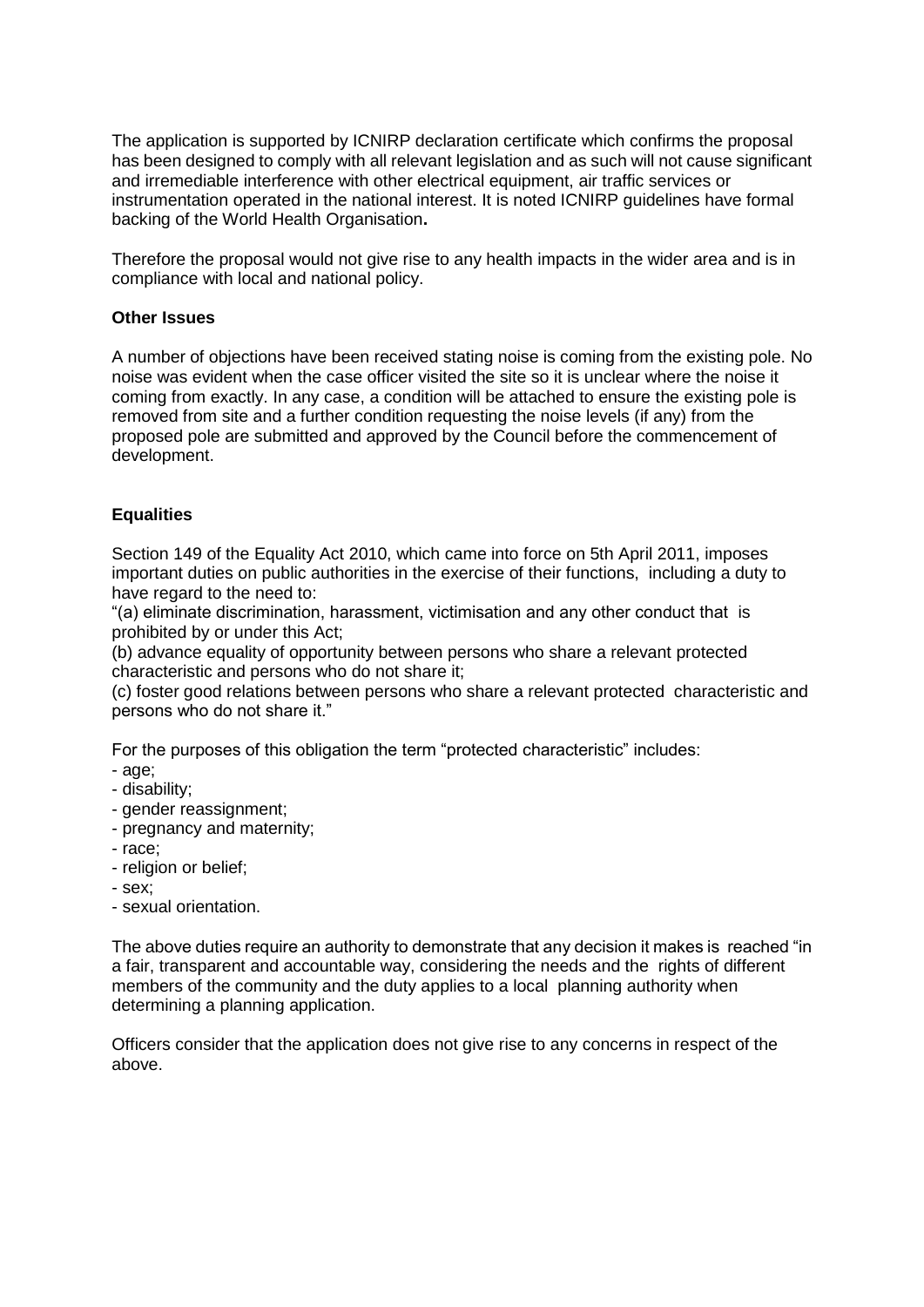# **CONCLUSIONS**

Overall it is considered the replacement pole in this location would be acceptable and would not give rise to any detrimental harm to the character and appearance of the Green Wedge or surrounding area. This location makes logical sense and avoids alternative sites for development being sought elsewhere within the district.

The replacement equipment will not give rise to harmful impacts to neighbouring amenity or highway safety and a condition will be attached to ensure any noise is at an acceptable standard.

It is therefore considered that the proposed development would comply with Policies PL1, PL2, PL5, IN2, IN4 and IN5 It is recommended for approval subject to conditions.

# **RECOMMENDATION**

**That Committee resolve to:** GRANT PLANNING PERMISSION subject to the following conditions:

- 1 The development hereby permitted shall be begun before the expiration of three years from the date of this permission. **REASON: In order to comply with Section 91(1) of the Town and Country Planning Act 1990 as amended by Section 51 of the Planning and Compulsory Purchase Act 2004.**
- 2 Prior to commencement of development the noise levels of the proposed pole and equipment will be submitted to and approved in writing by the local planning authority. The works will be carried out in accordance with the approved details. **REASON: To ensure that no inappropriate noise levels are emitted from the proposed pole and equipment and to protect the amenity of the surrounding residents in accordance with policy PL2 of the Harlow Local Development Plan, December 2020**.
- 3 The existing pole will be removed before the proposed works are completed and construction is finished on site. The works will not be considered complete until the existing pole is removed. **REASON: To preserve the character and appearance of the Green Wedge and wider area and to prevent overdevelopment on the plot.**

4 The development hereby permitted shall be carried out in accordance with the approved plans as shown listed in the table below. **REASON: For the avoidance of doubt and in the interests of proper planning.**

| Plan Reference Version No. Plan Type |              |                                | <b>Date Received</b> |
|--------------------------------------|--------------|--------------------------------|----------------------|
| - 201                                | <b>Rev A</b> | <b>Proposed Site Plan</b>      | 06.09.2021           |
| - 301                                | <b>Rev A</b> | <b>Proposed Site Elevation</b> | 06.09.2021           |

### **INFORMATIVE CLAUSES**

1. The Local Planning Authority has acted positively and proactively in determining this application by assessing the proposal against all material considerations, including planning